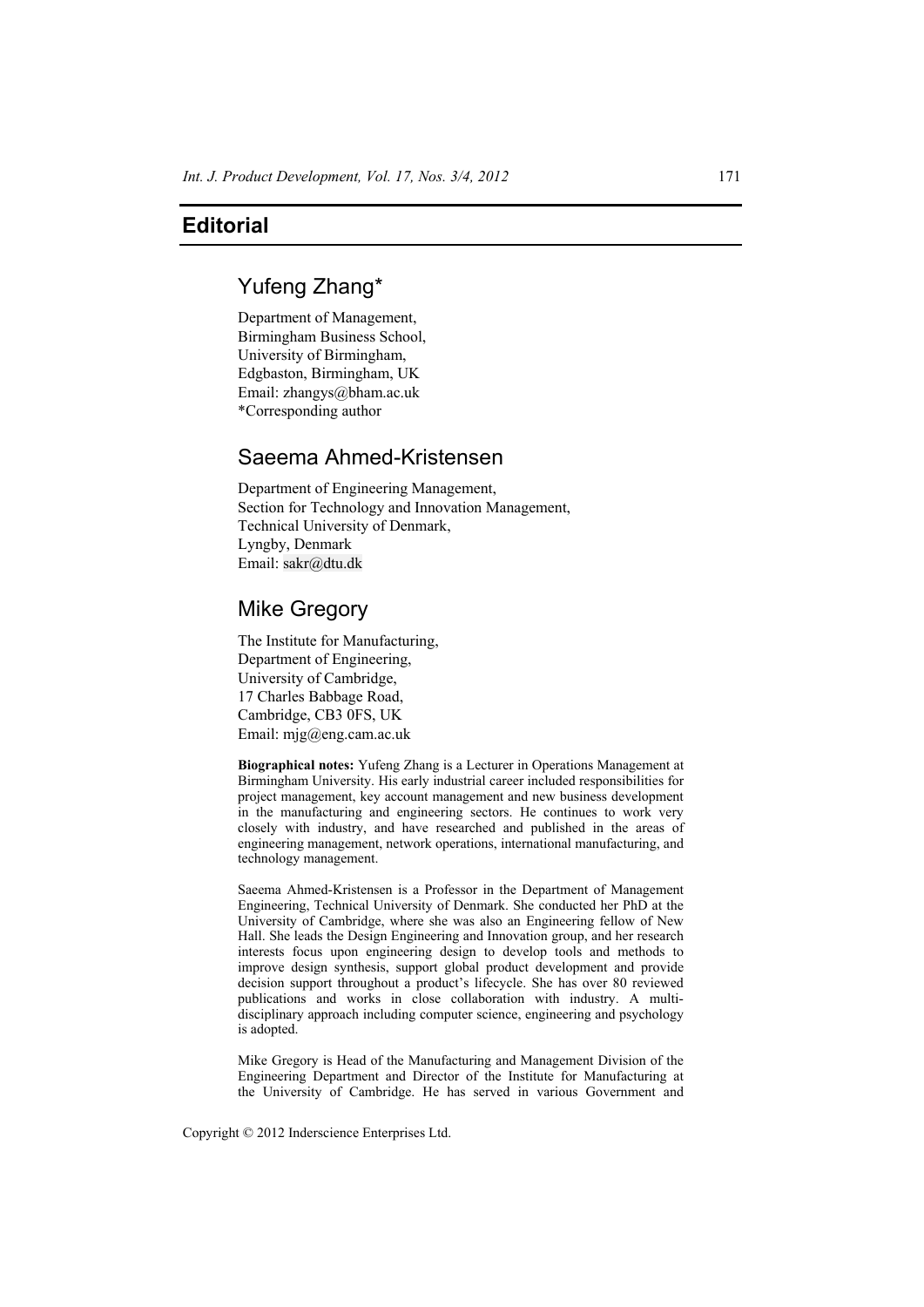#### 172 *Y. Zhang, S. Ahmed-Kristensen and M. Gregory*

Institutional capacities concerned with Engineering and Manufacturing including Advisor to the House of Commons Select Committee Enquiry into Engineering and membership of the former Ministerial Advisory Group on Manufacturing. He is a Fellow of the Royal Academy of Engineering.

Patterns of engineering and manufacturing are changing as major developments in technology and international capability take effect.

Changes to Engineering have included widespread adoption of computer-based design and analysis methods which have dramatically reduced the time and resources necessary to design and engineer even complex products. These developments run across technologies and sectors and are increasingly underpinned by ready access to data and steadily increasing processing power allowing many options to be evaluated before new products move to production.

In production, changes have included much closer connections between design and production technologies so that production technologies can be better characterised and design envelopes accurately determined. Operational changes including lean production and highly connected operational control systems have substantially improved the reliability and responsiveness of factories and production systems.

Service business models have also found much greater favour with manufacturing businesses which recognise the potential for additional value capture and for improved value co-creation relationships with customers. Indeed design and engineering functions are increasingly exploring and designing for service to ensure that appropriate capabilities are built into the earliest stages of a product concept.

Perhaps the most profound recent change however is the globalisation of engineering, manufacturing and service activities as well as their growing interdependence. Globalisation of production is not a new phenomenon but the rapidly increasing capability of emerging countries – most significantly China – has changed the balance of advantage in manufacturing locations and led to globalisation of design and development. There is some evidence that the move of physical production to China has slowed and there are some examples of production returning. Nevertheless the global manufacturing and engineering landscape is irrevocably changed and seems likely to continue to evolve with the emergence of India and Brazil.

Academic work in manufacturing has tended to focus on the design, engineering, production and service activities themselves but it is now wholly inadequate to consider the design and operation of these activities independent of their international context. The traditional engineering management approaches were largely product centred stemming from a rather stable environment but there has been an increasing need to address the complex and dynamic trends of improving integrated products and services operations towards more sustainable products, processes, and industrial systems.

This special issue is devoted to new explorations of 'High Value Engineering and Service' by articulating the emerging trends and novel forms of international engineering operations. It recognises that some significant academic contributions have already been made to the study of global production networks but much less attention has been paid to design, engineering and service networks. The research presented here offers new insights into the design and operation of such networks and their links to other parts of industrial 'ecosystems'. Ecosystem concepts, though still in their infancy offer the promise of much greater connectedness with implications for more rapid and efficient